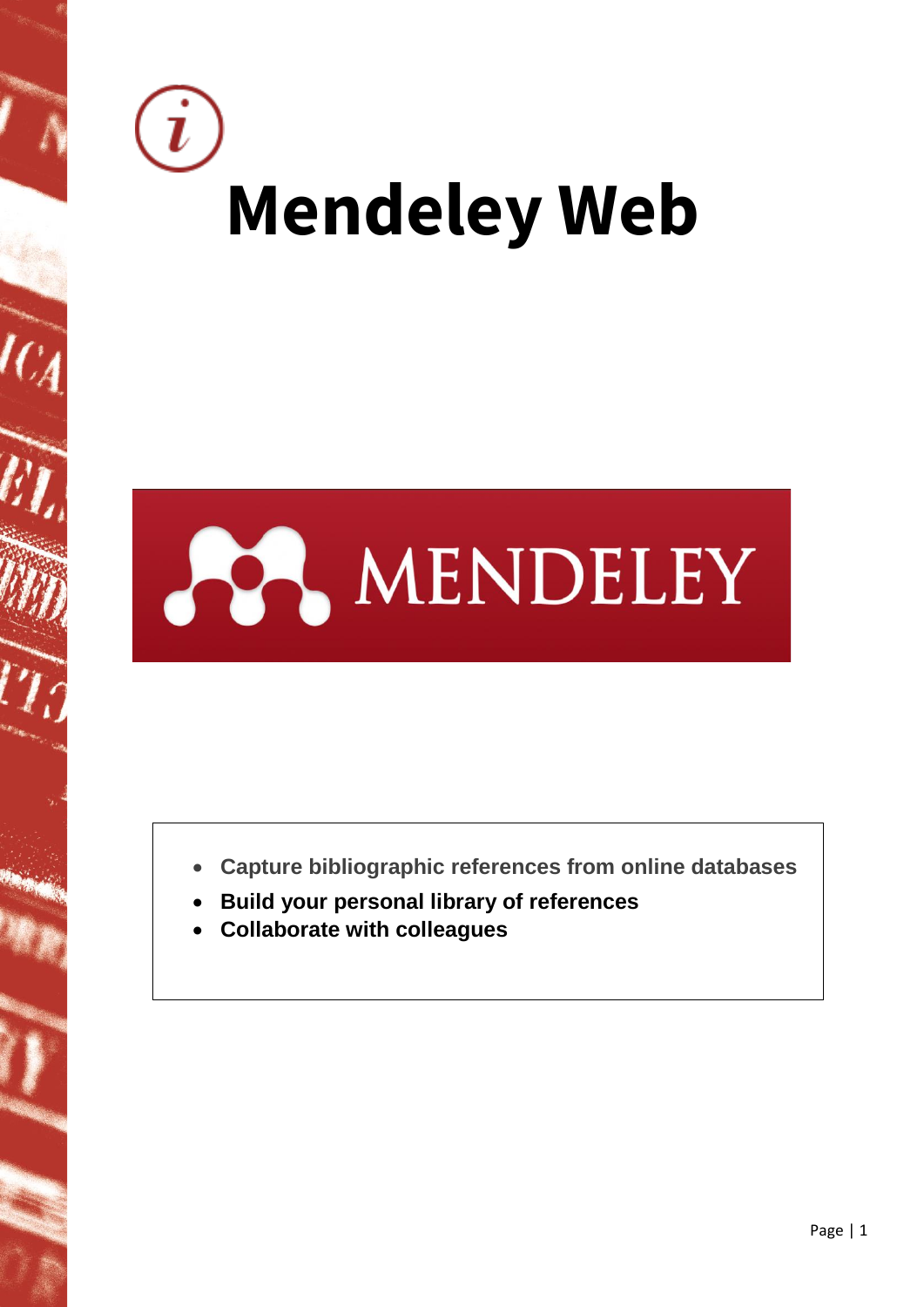### **GETTING STARTED WITH MENDELEY WEB**

To access Mendeley Web, go to [http://www.mendeley.com](http://www.mendeley.com/)

#### **REGISTERING FOR A MENDELEY WEB ACCOUNT**

If you have not used Mendeley before click on the **Create account** link.



If you are already registered with an Elsevier account, you can use the same user name and password to access Mendeley Web.

### **1 YOUR LIBRARY**

At the heart of Mendeley Web is your Library. To get to your Library click on the Library link at the top of the page.



| m<br>Library                                  | Notebook                                                                                                                        | S                                                                                          | James Soderman ~                      |
|-----------------------------------------------|---------------------------------------------------------------------------------------------------------------------------------|--------------------------------------------------------------------------------------------|---------------------------------------|
| $+$ Add new                                   | All References                                                                                                                  |                                                                                            | Q Search<br>₹                         |
| II\ All References<br><b>B</b> Recently Added | <b>AUTUODS</b><br><b>VEAD</b><br>TITLE.<br>Panel containing shortcuts to                                                        | SOURCE<br>sion of the mental health literacy scale (MHLS) in Iran<br><b>BMC Psychiatry</b> | <b>FILE</b><br>$E_{\odot}$<br>3/8/202 |
| Recently Read<br>☆ Favorites                  | your library                                                                                                                    | <b>BMC Infectious Dis</b><br>etween echinococcosis-specific health literacy and be         | Facility to quickly                   |
| My Publications<br><b>而</b> Trash             | ● ☆<br>Shamsaee M, Mangolian shahrbabaki P, Ah<br>2021<br>Assessing the effect of virtual education on information literacy com | <b>BMC Medical Inform</b>                                                                  | search your                           |
|                                               | 2021<br>The multidimensionality of information literacy in a context of social<br>de Brito T. Vitorino E<br>X<br>$\bullet$      | <b>Biblios</b>                                                                             | Mendeley library                      |

When you are opening your Library the first time it will be empty.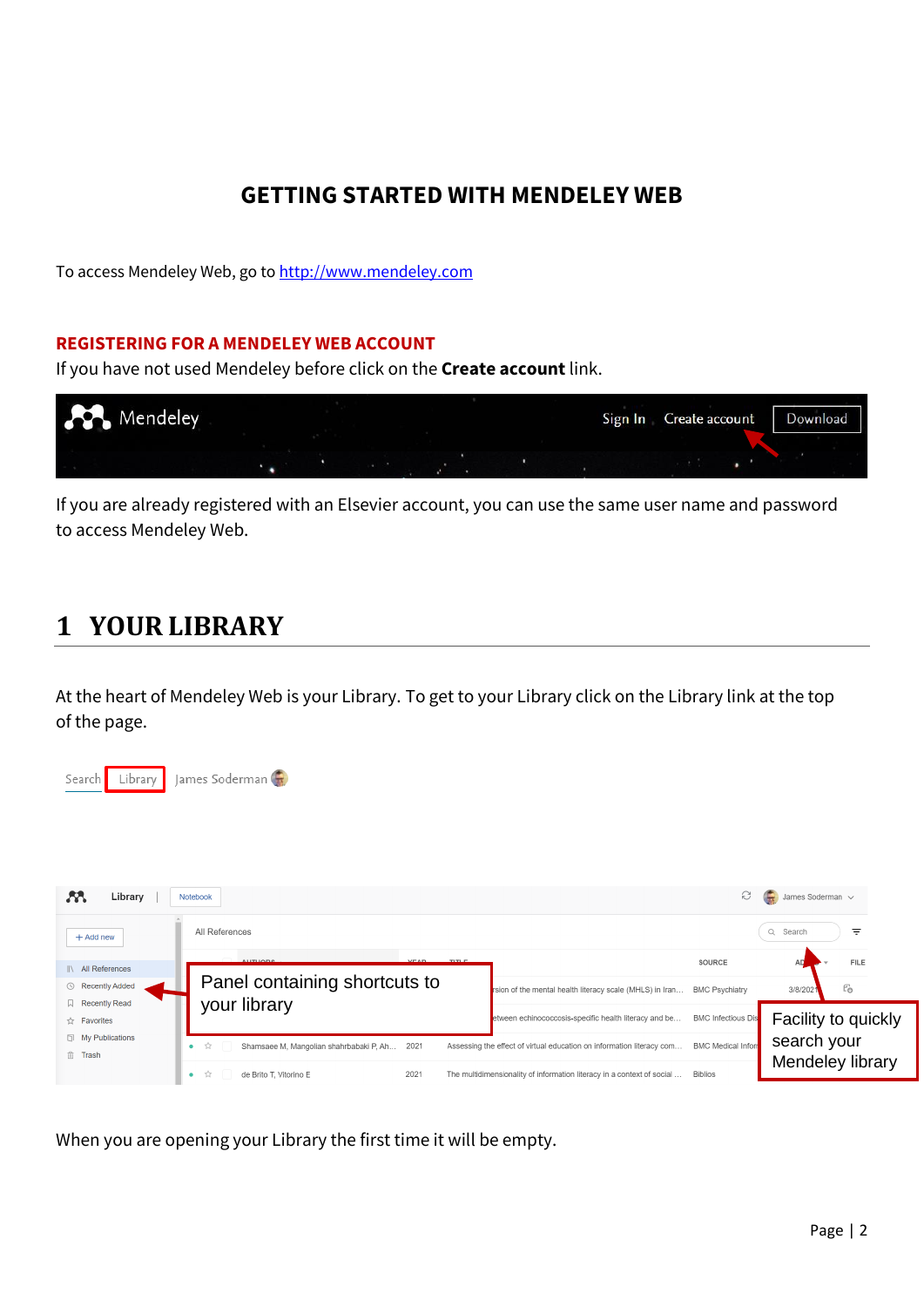## **2 ADDING REFERENCES**

#### **MENDELEY SEARCH**

Mendeley has its own repository of references, which other users have shared. It is a good resource to find additions to your existing collection of references.

Their search function is available from the landing page. To access this search later, you need to exit your Library (the easiest method is to open a new tab and enter Mendeley again, or enter: <https://www.mendeley.com/search/> in your address bar).

### **Welcome to Mendeley**



Put your keywords/key concepts into the search box, and Mendeley will execute a search within its references, and show you available matches.

To add the references to your own library, click on "add to library".

| <b>GENERIC OPEN ACCESS PDF</b>                       |                  |
|------------------------------------------------------|------------------|
| <b>Reliability Engineering</b>                       | <b>Citations</b> |
| Larrucea X., Belmonte F. [] Xie T.                   | 637              |
| <b>Readers</b><br><i><b>IEEE Software (2017)</b></i> |                  |
|                                                      |                  |

Reliability engineering dates back to reliability studies in the 20th century; since then, various models ... Software engineering plays a key role from several viewpoints, but the main concern is that we're moving

+ Add to library **A** View PDF **D** Related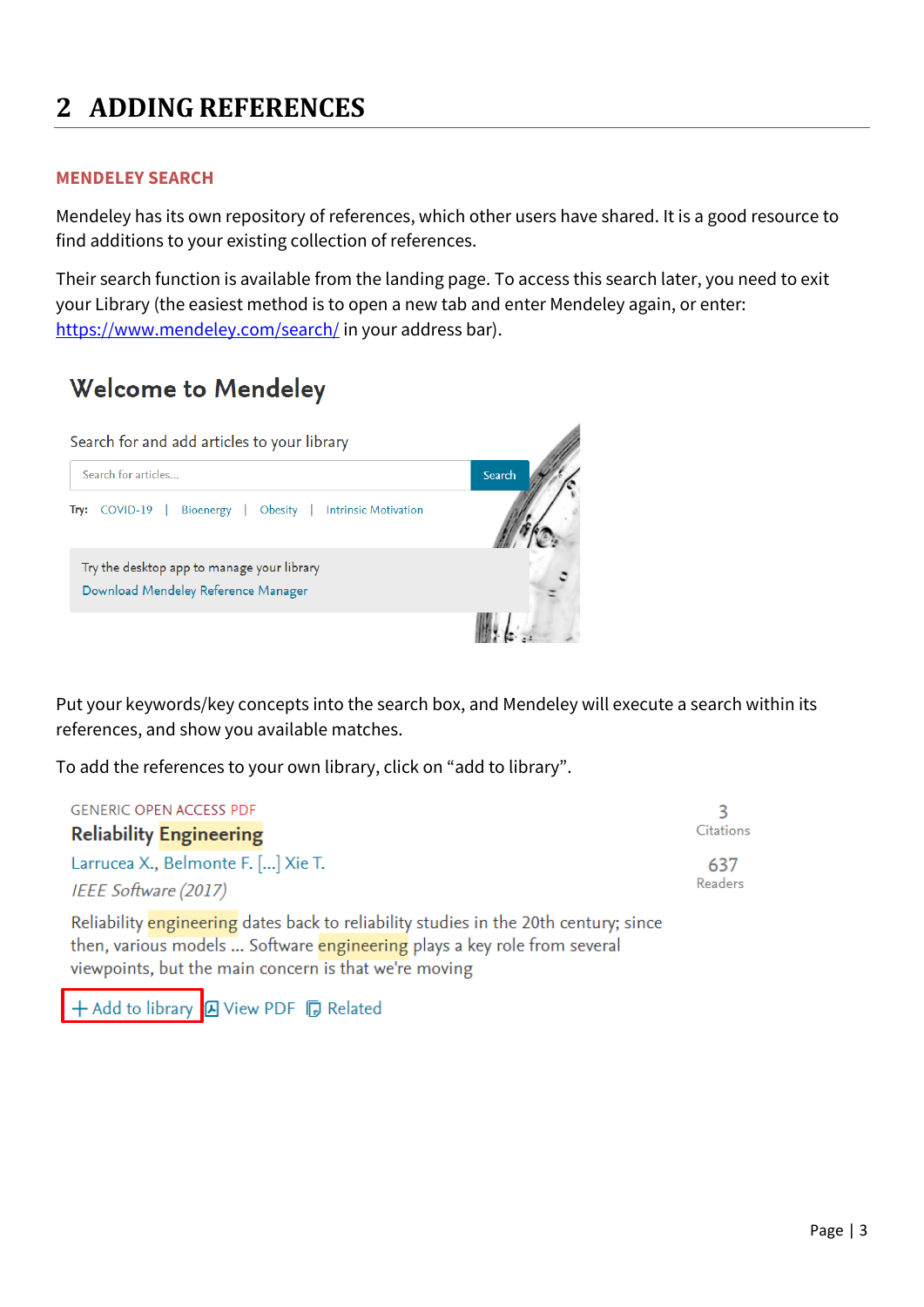#### **Reliability Engineering**

Larrucea X. Belmonte F. Welc A et al. See more IEEE Software, (2017), 34(4)

Add additional information

**A** Get PDF

#### **DIRECT EXPORT FROM SCOPUS**

Scopus (and some other Elsevier products) has a direct export tool to Mendeley.

to your reference.

attached to the record.

- 1. Perform a search and tick the references you'd like to add to Mendeley.
- 2. Select **Save to Mendeley**
- 3. If you are not signed in to Mendeley you will need to choose Mendeley from the drop-down menu.The references will be transferred directly to your Mendeley library.

| $\Box$ All $\lor$ Save to Mendeley $\lor$ Download View citation over |  |
|-----------------------------------------------------------------------|--|
| Document title                                                        |  |
| <b>Experimental study of high axial damping rubber (HADR) in</b>      |  |

#### **PDF IMPORT**

It is possible to import PDFs saved on your computer directly into Mendeley.

| $+$ Add new             |
|-------------------------|
| File(s) from computer   |
| <b>Add Manual Entry</b> |
| Import library >        |
|                         |

Choose "File(s) from computer" from the "Add new" menu.

Follow the instructions on the pop-up window, i.e. locate and select your PDF, and press open. Mendeley will now extract information from the PDF, create a Mendeley record, and finally attach the PDF to this record. It is advisable to make sure the information is correct.

When Mendeley has access to the full text version, you can attach the PDF

Open the reference in your Library, click on "Get PDF" and the PDF will be

#### **ADD REFERENCES MANUALLY**



It is possible to add references manually into your Mendeley library. To do this, enter the "Add new" drop down menu, and choose "Add Manual Entry"

First, choose the format of the source you want to add, i.e. journal article, book, web page etc. Fill in the fields that are now available; make sure you are as detailed as possible. When you are finished entering the data click "add entry".

### **3 EDIT YOUR REFERENCES**

Mendeley is only able to work with the information you allow it to access. It is important to make sure the information in the record is correct and filling in the various fields within the record will allow you more functionality and increase the records' discoverability. To edit your record: choose your record, and the information from the record will appear on the right of the screen, choose "edit". After you have edited your record to your satisfaction, make sure to save.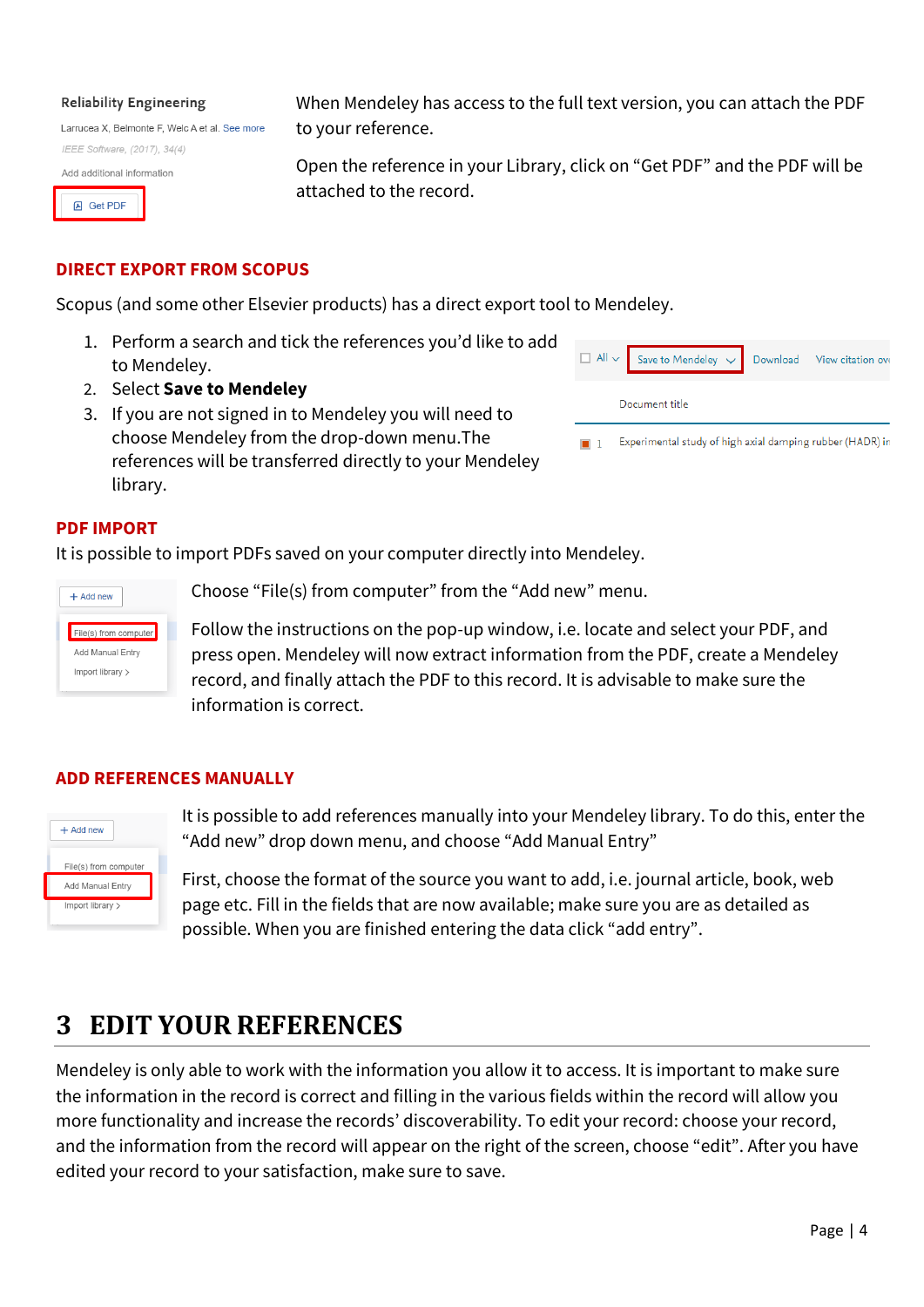# **4 ORGANISING YOUR REFERENCES**

Within Mendeley, there are various approaches to organise your references. In the online version, the possibly easiest method is to sort your documents into collections. Collections enable you to locate your references more efficiently. To create a new collection, you just go the bottom of the "Collections" and click on "New Collection", and this allows you to enter a new name for the collection.

After creating your collection, you can drag-and-drop your preferred references from "All references". One reference can be in more than one folder, but they will always stay as a record in "All references".

### **TAGS**

Tags are a central feature in the Desktop version, but they are also useful in Mendeley Web. Tags are searchable, and while attached, make a record discoverable even if the term is not anywhere else. To add tags go into the record of the reference. A tag can be one word or a phrase, close your tag with a semicolon [;].

### **5 COLLABORATION**

Mendeley Web is a good collaboration tool. It allows you to share references and collaboratively work with PDFs, and maintain an electronic conversation with your collaborators.

To start collaborating, you either can start your own private group or get invited to an existing group.



To set up a new group scroll down the left panel to "Private groups" and click on new group. Decide what the group is going to be called and click enter. To add members, right click on your group and click on "Manage Group".

New Collection

The references you share with the rest of the group become their own entity detached

from the references in your private library. Any collaboratively created additions to PDFs, such as highlights and sticky notes stay with the PDF kept within the group, and you can easily track who generated the addition.



If you want to be organised while collaborating you can also create a number of collections within the private group. This may enable you to find documents easier, and potentially divide work.